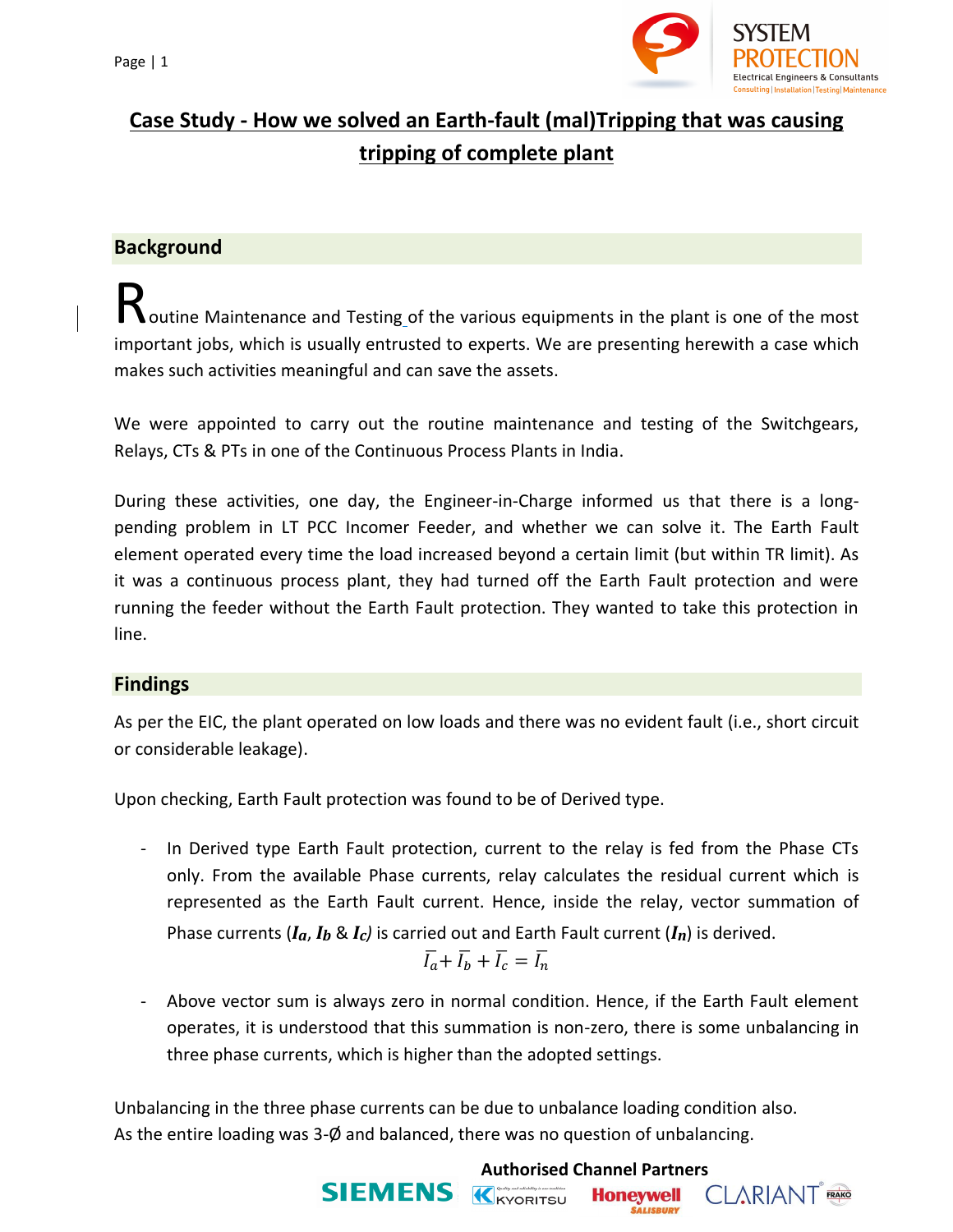

**CLARIANT** FRAKO



*Image 1 : Actual Relay Measurement*

As, it can be seen (*Image 1*) on the relay, Current in the Neutral is around 610 A. Earth Fault Pick-up was set at 400 A in the relay. Hence, relay kept operating when it sensed higher current. Phase CTs were having a ratio of 4000/1 A and the Earth Fault element was set at 400 A, i.e., 10 %.

#### **Root Cause Analysis**

- The programming of the relay was found in order. Tripping relays were assigned and operated as per drawings.
- The Relay was tested by secondary injection method and found healthy.
- The wiring to relay from CT and the CT links were found alright. It was decided then to check the CTs for its various characteristics.

**Authorised Channel Partners**<br>**SIEMENS K**<sub>KYORITSU **Honeywell** (</sub>

**Honeywell SALISBURY**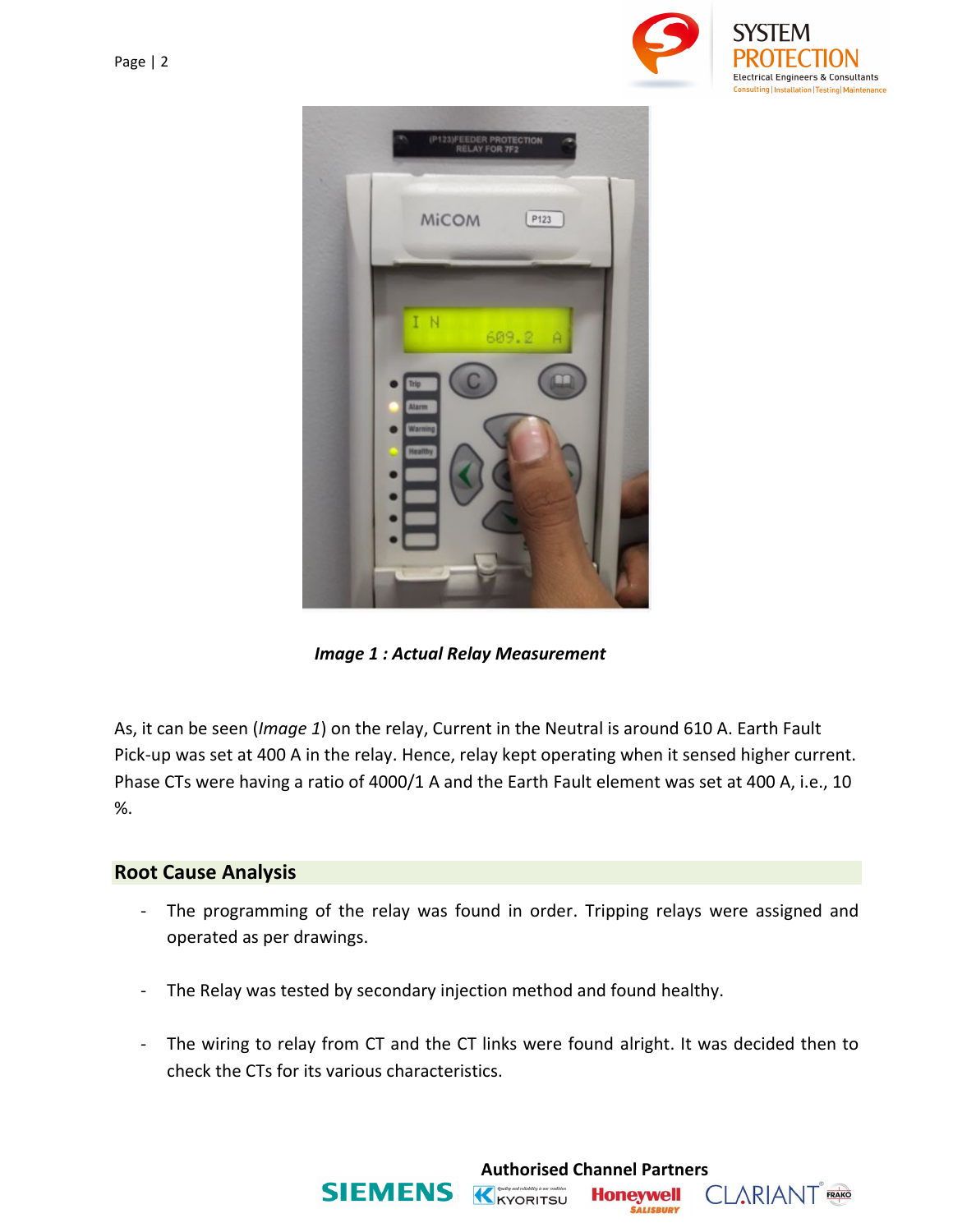

**CLARIANT** FRAKO

**Honeywell SALISBURY** 

Usually, for higher rating CTs, Primary Injection at Site is done at comparatively lower currents, due to size and weight limitations posed by higher current -injection kits. Besides, even if we somehow manage to inject such heavy currents, it does not usually lead to conclusive Ratio Measurement. High currents generate considerable heat in the injection cables (due to  $l^2t$ ), which in turn results in fluctuation of currents, as the cable resistance keep on changing due to heating. Moreover, measurement of such large primary currents with Clamp-on Meter is also a challenge.

- So, we employed a state-of-the-art CT Testing Instrument, CT Analyzer of Omicron Make, which uses IEC 61869-2 standard and performs model-based testing which is far more accurate and conclusive.

The following are the results of Y Phase CT :

**Secondary winding resistance** 

| R-meas (25.0 °C) | 2.7220  | R-meas (25.0 °C)+Rlead | $2.722$ Q<br>3.246 Ω |  |
|------------------|---------|------------------------|----------------------|--|
| R-ref (75.0 °C)  | 3.246 Ω | R-ref (75.0 °C)+Rlead  |                      |  |

Eveitation

| <b>ILs</b> |         | Lm   | 0.009550 H  | Results at rated burden (15.00 VA) |                |          |     | Results at operating burden (15.00 VA) |                |          |  |
|------------|---------|------|-------------|------------------------------------|----------------|----------|-----|----------------------------------------|----------------|----------|--|
| <b>Kr</b>  | 100.37% |      |             | <b>ALF</b>                         |                | ALFi     | ALF |                                        |                | ALFi     |  |
| Standard   |         |      | IEC 61869-2 |                                    | εci (@ ALF=10) | >61.220% |     |                                        | εci (@ ALF=10) | >61.220% |  |
| V-kn       |         | I-kn |             |                                    | 0.001 s        |          |     |                                        | 0.001 s        |          |  |

**Ratio** 

| Turns ratio | 1194.7109  | Results at rated burden (15.00 VA) |                          |                |       | Results at operating burden (15.00 VA) |                |  |  |
|-------------|------------|------------------------------------|--------------------------|----------------|-------|----------------------------------------|----------------|--|--|
| εt          | -70.1322 % | Ratio                              |                          | 4000.0: 0.5064 | Ratio |                                        | 4000.0:0.5064  |  |  |
| Polarity    | OK         |                                    | $-49.3583%$ $\Delta\Phi$ | $-1574.06$ min |       | -49.3583 %<br>Δф                       | $-1574.06$ min |  |  |
|             |            | εc                                 | 58.9874 %                |                |       | 58.9874 %                              |                |  |  |

#### *Image 2 : Omicron CT Analyzer Test Results for Y Phase CT*

- We found that R and B Phase CTs were having minor errors, but Y phase CT had a ratio error of 50 % at rated burden. It means, CT will act as it is having a ratio of 4000/0.5 A instead of 4000/1 A. Phase angle error was also found to be -1574.06 min.
- Due to high errors (Magnitude and Phase angle) of Y Phase CT, relay mal-operated in Earth Fault element.
- The faulty CT was replaced with a new CT after proper testing and wiring, the Transformer was switched on and re-commissioned with loading.